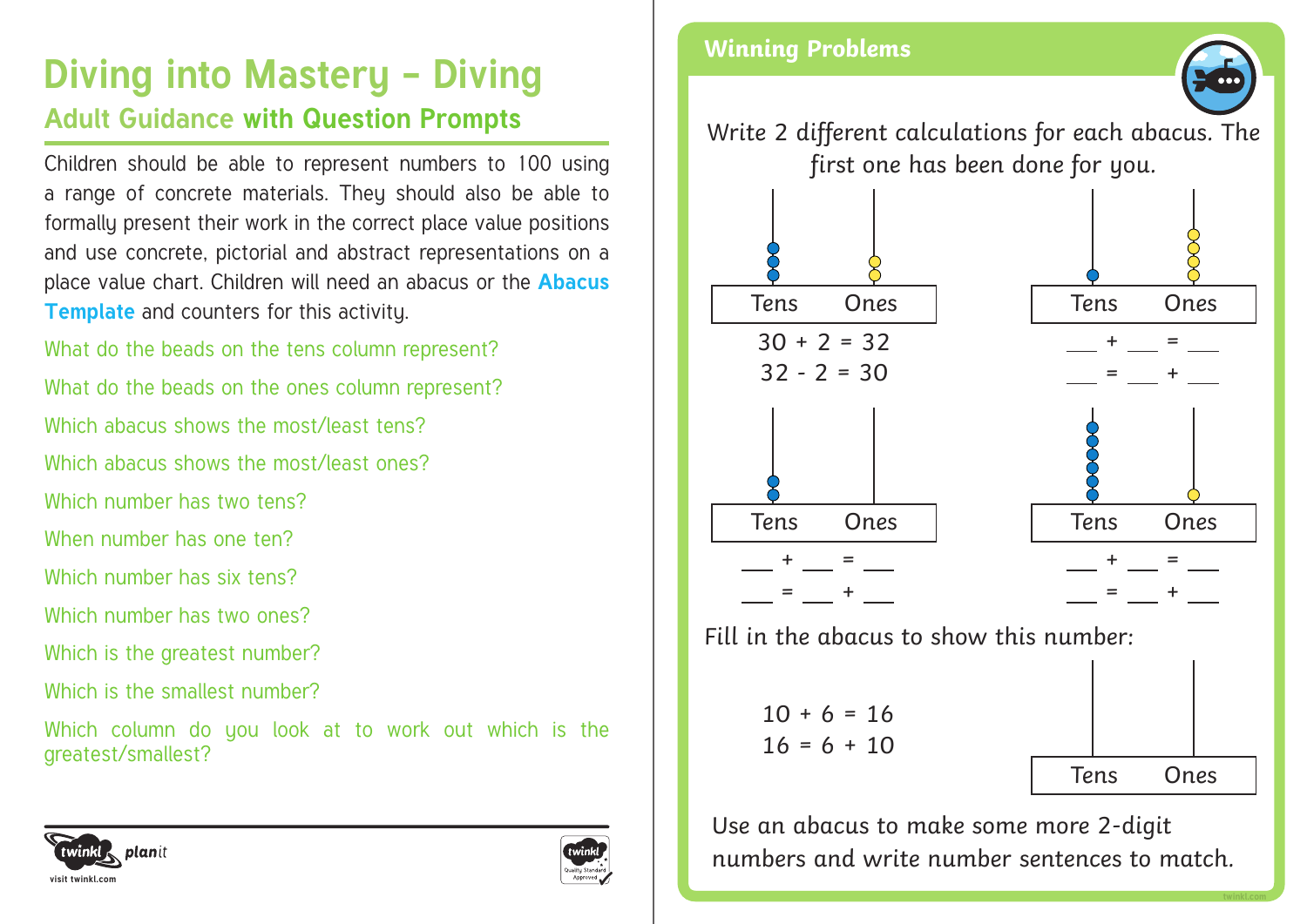## **Diving into Mastery - Deeper Adult Guidance with Question Prompts**

Children should be able to represent numbers to 100 using a range of concrete materials. They should also be able to formally present their work in the correct place value positions and use concrete, pictorial and abstract representations on a place value chart.

What does each bead on the tens column represent?

What does each bead on the ones column represent?

How do you know you have matched the children correctly to the right number?

What other number can you make using the beads?

How do you know that you've worked out all of the possible numbers?

Is the greatest number always made using the most beads?





### **Winning Problems**



The children have forgotten which numbers they made on the abacus. Can you work out which number each person made using the clues?

- Umayyah's number has 5 beads.
- Yasmin's number has 2 beads.
- Pam's number has 1 bead.
- Saul's number has 3 beads.
- Gemma's number has 4 beads.



Which other numbers could be made from each number of beads?